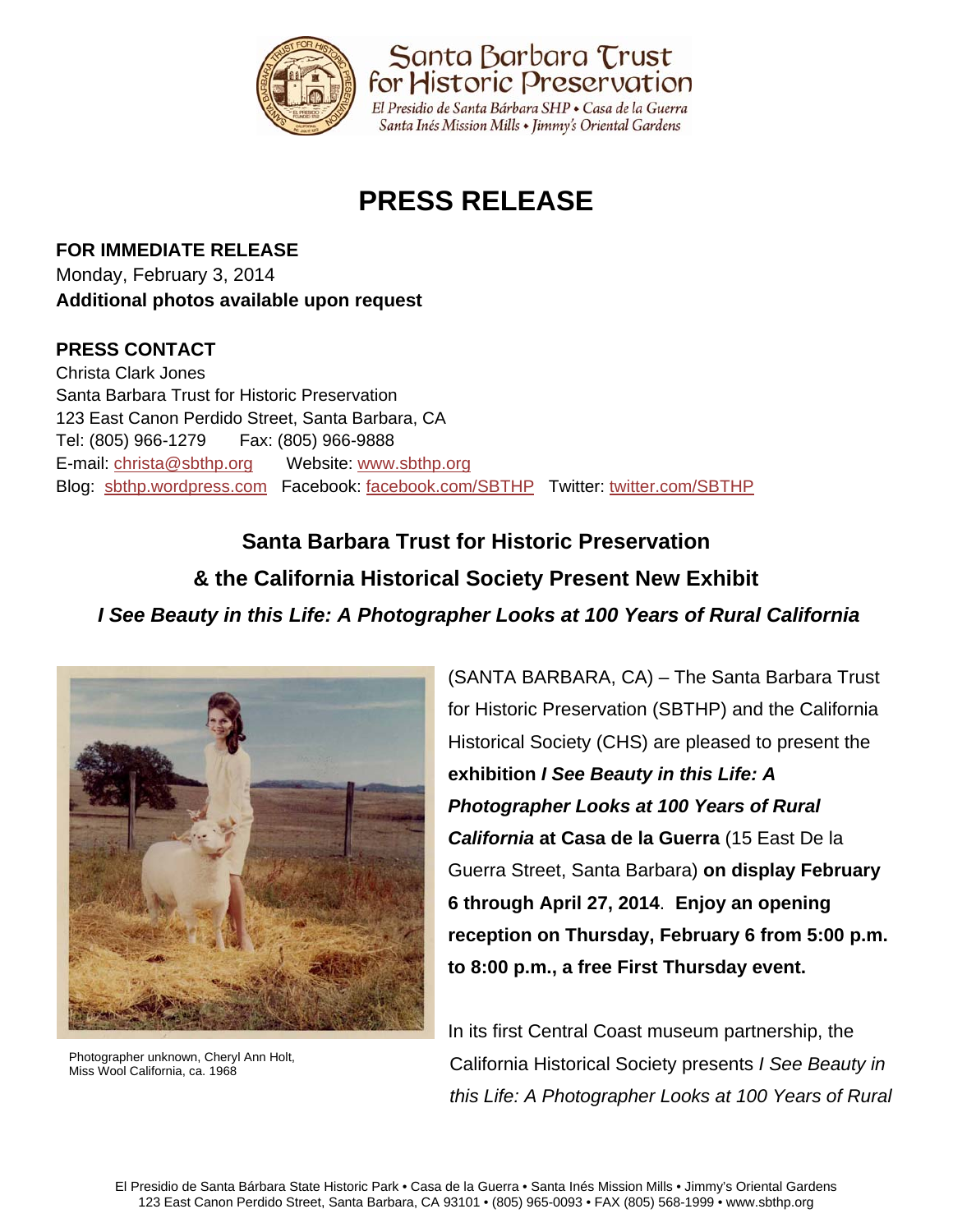*California*, a traveling exhibition curated by writer and photographer Lisa M. Hamilton working with independent curator Erin Garcia. According to the 2010 Census, geographically the state of California is more than 94 percent rural. Over the past two years, Hamilton has been telling the stories of rural communities in her multimedia work Real Rural.

For this exhibition, Hamilton delved into the California Historical Society's vast photography holdings to connect the past with the present. I See Beauty in This Life brings together Hamilton's largescale color photographs with historical material dating from the 1880s through the mid-twentieth century. The result is a complex portrait of the people and places that are rural California.



Charles C. Pierce, Young Chemehuevi Indian Man Holding a Coyote, ca. 1900

The title of the exhibition is taken from an interview that Hamilton did with Modoc County rancher and poet Linda Hussa:

"If your poetry isn't based on something that's important to you—family, place, the purpose of your life—well then it's kind of empty isn't it? Because it has to have that passion to affect other people, to make other people care about what you are saying. They have to hear that there is something there… I always wanted people to understand what was going on in the rural routes. And that there certainly should be some regard for the people there. Because I see beauty in this life, I don't think it is lonesome. And I don't think it is dumb."

This exhibition is sponsored by the Henry Mayo Newhall Foundation, Stephen and Barbara Hearst; Sherwin-Williams; California Department of Food and Agriculture; California Rangeland Trust; Bill Lane Center for the American West; and Julie and Craig McNamara.

Enjoy refreshments from local producers: wine from Roblar, a Santa Ynez Valley vintner, and Mission Mills Olive Oil, made from olives grown at the Santa Inés Mission Mills.

### **CALENDAR LISTING**



**Opening Reception:** *I* See Beauty in this Life: A Photographer Looks at 100 Years of Rural California Date & Time: Thursday, February 6, 2014 from 5:00 p.m. to 8:00 p.m. Location: Casa de la Guerra, 15 East De la Guerra Street, Santa Barbara Cost: Free First Thursday event